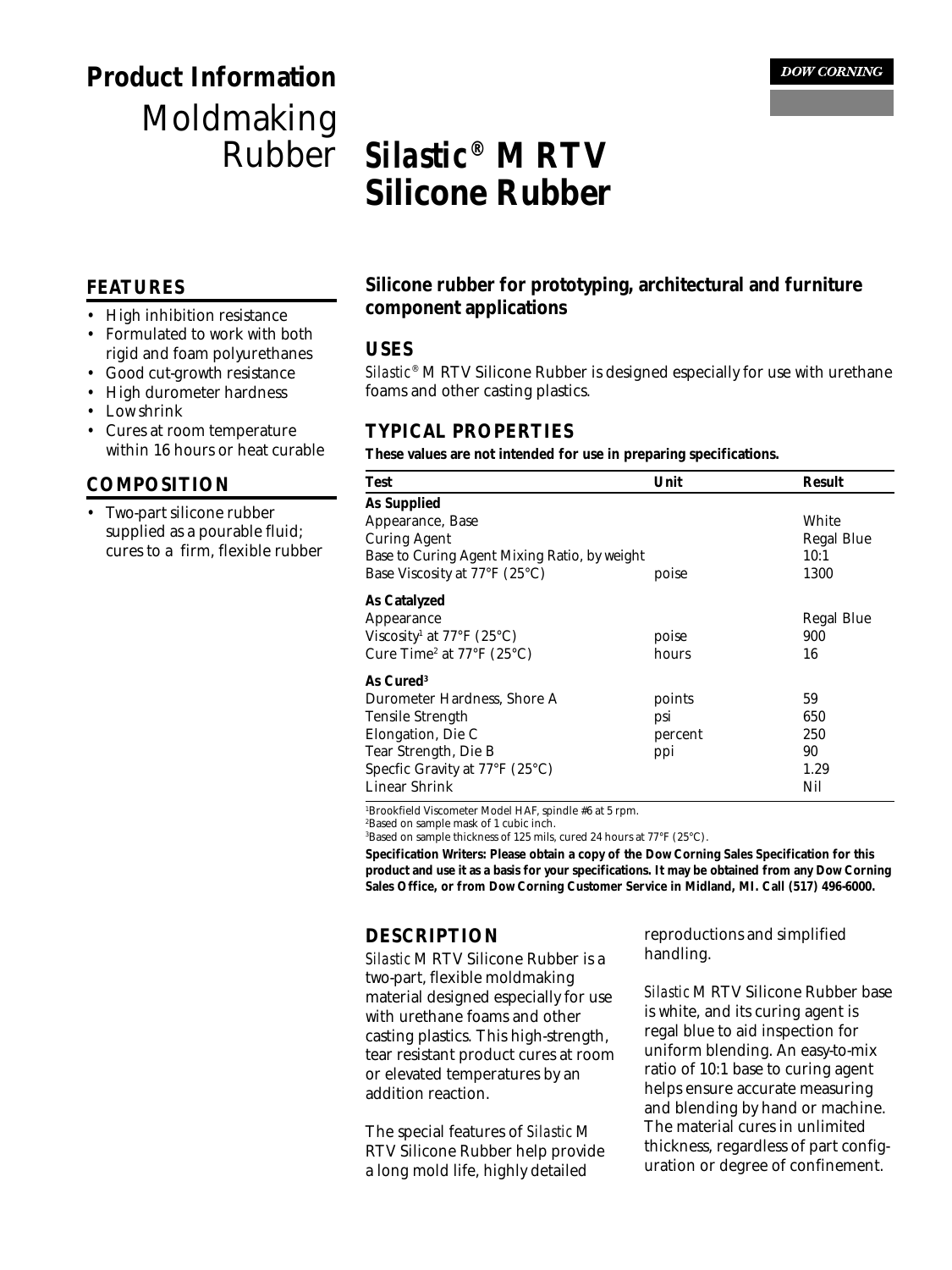## **HOW TO USE Pattern Preparation**

Certain contaminants used in moldmaking operations can prevent *Silastic* M RTV Silicone Rubber from curing. Patterns to be molded should be thoroughly cleaned to remove grease, oil and other surface contaminants. Care should also be taken to ensure that corners, crevices and draws are free of dirt or particles of foreign matter. A light "blow over" with compressed air is advised when the pattern has convoluted draws or undercuts. Then, the original model or pattern should be placed in a light frame of cardboard, foil, wood or other material. There should be approximately 3/8-inch clearance on all sides and over the top of the pattern. The patterns should be attached securely to the bottom of the frame so it does not float.

A pattern release agent should then be wiped or sprayed on the pattern. Spreading a light coat of release agent on the sides and underside of the top of the frame will facilitate release.

A good pattern release agent can be made by combining 5 percent petroleum jelly and 95 percent solvent. Combine the materials and let stand overnight – then shake by hand to provide a good mix.

## **Addition of Curing Agent**

Automatic mixing equipment handles *Silastic* M RTV Silicone Rubber efficiently. The product is deaired before shipment when packaged in drums.

*Silastic* M RTV Silicone Rubber curing agent should be mixed into the base material just before use (with either manual or mechanical stirring) in the amounts of 10 parts base to one part curing agent by weight. For the best curing results, use metal cans, clean glassware or unwaxed paper containers for mixing the base and curing agent. Inclusion of air during mixing may cause avoids in the finished mold. Entrapped air may be removed by applying a vacuum of 28 to 29 inches of mercury. Under such a vacuum, the material will expand to three to four times its original volume. As the froth collapses, the mixture will recede to its original volume. The vacuum should be held one or two minutes longer before releasing.

Pressure casting may be substituted with equal success.

## **Working Time**

*Silastic* M RTV Silicone Rubber remains a flowable, pourable material for 1-1/2 hours after the curing agent is added.

## **Curing**

The cure of *Silastic* M RTV Silicone Rubber occurs by a reaction between the base polymer and the curing agent. Polymerization requires 24 hours after the addition of the curing agent at room temperature. This material will not revert or depolymerize, even under conditions of elevated temperature and confinement. Vulcanization can be accelerated by heating the catalyzed material. However, this will increase the shrinkage from nil to 0.3 percent. A part 1/4-inch thick will set up within 30 minutes if the temperature is maintained at 150°F (65°C). The rate at which thicker sections will set up depends on the size and shape of the piece.

Vulcanization will not be accelerated at the center of the piece until the entire mass has reached the elevated temperature. Average setup times at various temperatures for 1/4-inch moldings are as follows:

| <b>Temperature</b>          | Demold Time |
|-----------------------------|-------------|
| 77°F (25°C)                 | 16 hours    |
| $125^{\circ}F(52^{\circ}C)$ | 60 minutes  |
| 150°F (65°C)                | 30 minutes  |
| 200°F (93°C)                | 15 minutes  |
| 250°F (121°C)               | 7 minutes   |
| 300°F (149°C)               | 5 minutes   |